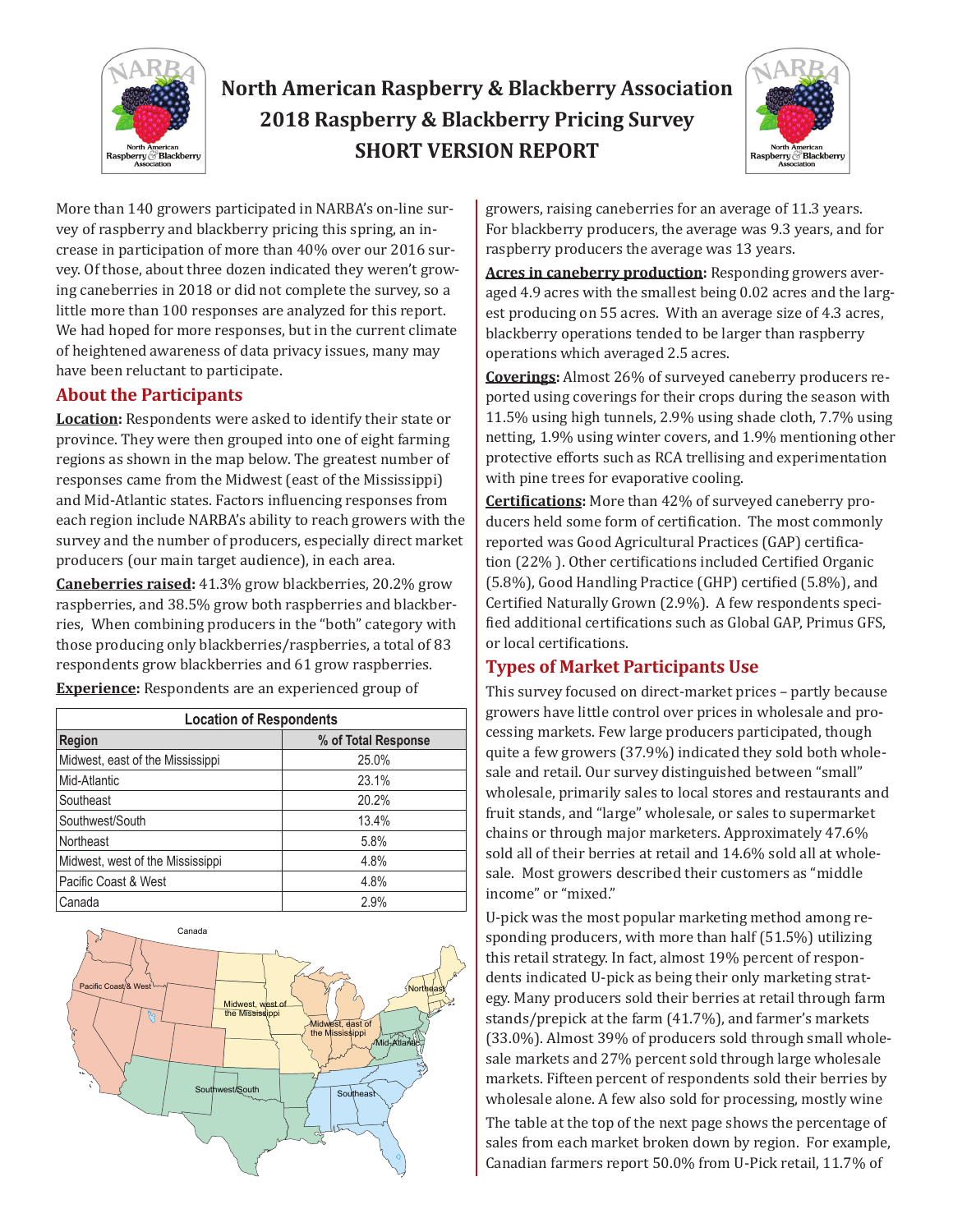| % of Sales from Each Market by Region and Market |               |                            |                       |                                                      |       |            |  |
|--------------------------------------------------|---------------|----------------------------|-----------------------|------------------------------------------------------|-------|------------|--|
| Region                                           | <b>U-Pick</b> | <b>Pre-Pick/Farm Stand</b> | <b>Farmers Market</b> | <b>Wholesale (Small)</b><br><b>Wholesale (Large)</b> |       | Processing |  |
| Canada                                           | 50.0%         | 11.7%                      | 3.3%                  | 33.3%                                                | 0.0%  | 1.7%       |  |
| Mid-Atlantic                                     | 35.0%         | 35.2%                      | 11.3%                 | 12.9%                                                | 5.6%  | 0.0%       |  |
| Midwest (east)                                   | 24.2%         | 12.7%                      | 29.2%                 | 11.7%                                                | 19.4% | 2.7%       |  |
| Midwest (west)                                   | 33.0%         | 23.0%                      | 9.0%                  | 34.0%                                                | 1.0%  | 0.0%       |  |
| Northeast                                        | 42.5%         | 28.5%                      | 5.7%                  | 23.3%                                                | 0.0%  | 0.0%       |  |
| Pacific West                                     | 5.0%          | 29.0%                      | 36.0%                 | 10.0%                                                | 20.0% | $0.0\%$    |  |
| Southeast                                        | 29.0%         | 4.0%                       | 11.4%                 | 4.1%                                                 | 48.0% | 3.3%       |  |
| Southwest/South                                  | 61.1%         | 12.1%                      | 13.2%                 | 8.6%                                                 | 5.0%  | 0.0%       |  |

their sales coming from pre-pick/farm stand retail, 3.3% from farmers market sales, 33.3% from small wholesale outlets, 0.0% from large wholesale, and 1.7% from processing. The table is more representative for regions where a significant number of responses were received.

### **Looking at Prices: Sales Units**

We asked growers to report in the units they commonly sold in, as that is in itself of some interest. For PYO raspberries, 56.7% of respondents sell by the pound, 30.0% by the pint, and the rest by half-pint or quart. For PYO blackberries, 59.0% sell by the pound, 20.5% by the pint, 12.8% by the gallon, and 5.1% each by the ½ pint and quart.

Pre-picked berries (retail sales on the farm, at farmers markets, etc.) are far more often sold by container size (volume) than by weight. For raspberries, this is generally the pint; for blackberries, this can be the pint, quart, or gallon, depending mostly on region. There are strong regional differences.

Which is better? Considerations include cost of containers, labor, fairness, handling and grading practices, and customer perceptions and expectations.

#### **The Berry Prices**

Averages and comparisons are difficult to make with confidence, especially for conversions between weight and volume, and there can be great differences in how high buckets or cups are mounded up.

For prepick (retail) **raspberries**, we converted half-pints to pints (though this tended to give a high pint price), and figured a pint as 3/4 of a pound. The average price was \$6.46/ pint (\$8.42/lb). Prices varied from \$3.00- \$12.00/pint (\$2.00- \$16.00/lb). A majority (58.0%) of growers sold for \$5.00- \$8.00/pint.

For pre-pick (retail) **blackberries**, we converted half-pints to pints, and assumed a gallon contained 8 dry pints and a pint weighed 3/4 lb (though this may be high), coming up with an average price of \$4.86/pint (\$6.46/lb). Prices ranged from \$1.50-\$12.00/pint (\$2.00-\$16.00/lb). Here, the lowestpricing third of growers sold for \$1.50-3.50/pint, the middle third for \$3.75-5.50/pint, and the top third for \$6.00-12.00/ pint. There are strong regional differences – see the tables at right. *A Table of Responses in the Full Report gives the prices and units used by each (anonymous) grower in each region for each market.*

| Average Price by Region by Pint and Pound |                    |         |  |                     |        |  |
|-------------------------------------------|--------------------|---------|--|---------------------|--------|--|
| Region                                    | <b>Raspberries</b> |         |  | <b>Blackberries</b> |        |  |
|                                           | \$/pint            | \$/lb   |  | \$/pint             | \$/lb  |  |
| Canada                                    | \$4.98             | \$6.64  |  | N/A                 | N/A    |  |
| Mid-Atlantic                              | \$5.40             | \$7.20  |  | \$4.45              | \$5.93 |  |
| Midwest, east of the Mississippi          | \$4.81             | \$6.42  |  | \$3.86              | \$5.15 |  |
| Midwest, west of the Mississippi          | \$4.63             | \$6.17  |  | \$4.21              | \$5.61 |  |
| Northeast                                 | \$4.41             | \$5.88  |  | \$2.75              | \$3.67 |  |
| Pacific Coast & West                      | \$6.79             | \$9.06  |  | \$7.00              | \$9.33 |  |
| Southeast                                 | \$5.63             | \$7.50  |  | \$4.91              | \$6.55 |  |
| Southwest/South                           | \$7.86             | \$10.48 |  | \$4.03              | \$5.37 |  |

| Average Blackberry Price per Pound by Market and Region |               |                                |                                 |                                  |                           |
|---------------------------------------------------------|---------------|--------------------------------|---------------------------------|----------------------------------|---------------------------|
| Region                                                  | <b>U-Pick</b> | Pre-pick/<br><b>Farm Stand</b> | <b>Farmers</b><br><b>Market</b> | <b>Whole-</b><br>sale<br>(small) | Whole-<br>sale<br>(large) |
| Canada                                                  | N/A           | N/A                            | N/A                             | N/A                              | N/A                       |
| Mid-Atlantic                                            | \$4.83        | \$6.35                         | \$7.90                          | \$4.80                           | \$4.39                    |
| Midwest (east)                                          | \$3.49        | \$4.96                         | \$6.28                          | \$5.43                           | \$4.21                    |
| Midwest (west)                                          | \$4.64        | \$5.28                         | \$10.67                         | \$5.25                           | N/A                       |
| Northeast                                               | \$2.67        | \$4.00                         | \$4.00                          | N/A                              | N/A                       |
| Pacific Coast/West                                      | \$3.50        | \$7.83                         | \$16.00                         | \$10.40                          | N/A                       |
| Southeast                                               | \$3.58        | \$4.69                         | \$5.67                          | \$2.53                           | \$3.46                    |
| Southwest/South                                         | \$4.33        | \$8.00                         | \$8.04                          | \$3.58                           | \$3.92                    |

| Average Raspberry Price per Pound by Market and Region |               |                                |                                 |                           |                                  |  |
|--------------------------------------------------------|---------------|--------------------------------|---------------------------------|---------------------------|----------------------------------|--|
| Region                                                 | <b>U-Pick</b> | Pre-pick/<br><b>Farm Stand</b> | <b>Farmers</b><br><b>Market</b> | Whole-<br>sale<br>(small) | <b>Whole-</b><br>sale<br>(large) |  |
| Canada                                                 | \$2.75        | \$10.00                        | \$10.00                         | \$5.70                    | N/A                              |  |
| Mid-Atlantic                                           | \$5.12        | \$7.19                         | \$10.33                         | \$6.33                    | \$6.67                           |  |
| Midwest (east)                                         | \$4.28        | \$6.52                         | \$9.04                          | \$6.41                    | \$4.00                           |  |
| Midwest (west)                                         | \$6.00        | \$4.67                         | \$8.00                          | \$5.56                    | N/A                              |  |
| Northeast                                              | \$4.00        | \$6.67                         | \$4.00                          | \$9.00                    | N/A                              |  |
| Pacific Coast/West                                     | \$3.50        | \$8.67                         | \$12.00                         | \$9.29                    | N/A                              |  |
| Southeast                                              | \$4.75        | \$4.50                         | \$16.00                         | N/A                       | N/A                              |  |
| Southwest/South                                        | \$10.00       | \$11.33                        | \$12.00                         | \$6.67                    | N/A                              |  |